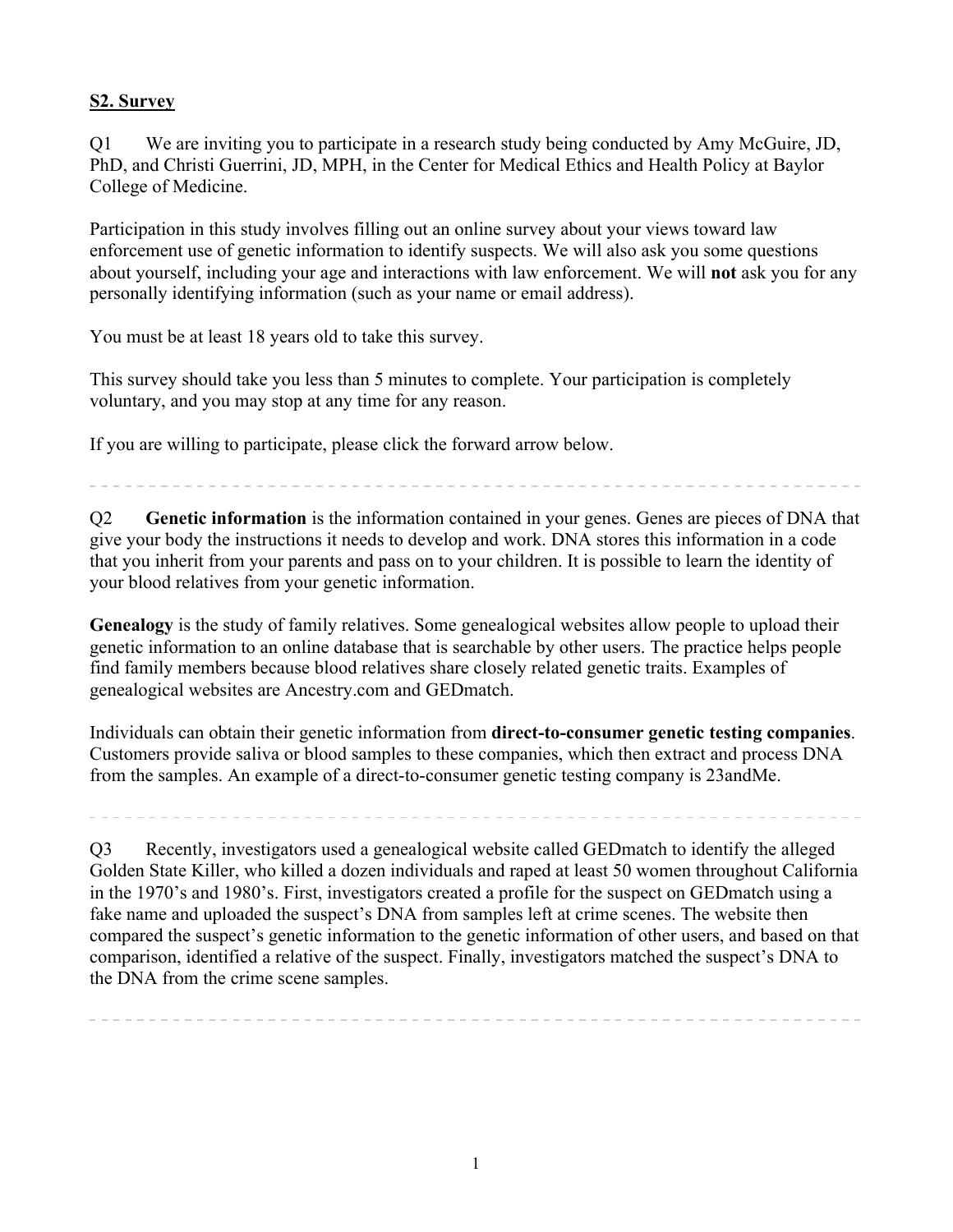Q4 Should law enforcement be allowed to search genealogical websites that match DNA to relatives for the purpose of:

|                                                                                                 | Yes | No. |
|-------------------------------------------------------------------------------------------------|-----|-----|
| Identifying perpetrators of violent crimes<br>(for example: rape, murder, arson,<br>kidnapping) |     |     |
| Identifying perpetrators of non-violent<br>crimes (for example: car theft, drug<br>possession)  | ∩   | ∩   |
| Identifying perpetrators of crimes against<br>children (for example: child abuse)               | ∩   | ∩   |
| Identifying missing persons                                                                     | 〔 〕 | ∩   |

Q5 Should law enforcement be allowed to create fake profiles of individuals on genealogical websites for the purpose of:

 $\sim$   $-$  .

 $- - - - -$ 

|                                                                                                 | Yes | N <sub>0</sub> |
|-------------------------------------------------------------------------------------------------|-----|----------------|
| Identifying perpetrators of violent crimes<br>(for example: rape, murder, arson,<br>kidnapping) | ∩   | ∩              |
| Identifying perpetrators of non-violent<br>crimes (for example: car theft, drug<br>possession)  |     | ∩              |
| Identifying perpetrators of crimes against<br>children (for example: child abuse)               | ∩   | ∩              |
| Identifying missing persons                                                                     | ∩   | ∩              |
| Select the no choice below.<br>Q6<br>Yes<br>N <sub>0</sub>                                      |     |                |
|                                                                                                 |     |                |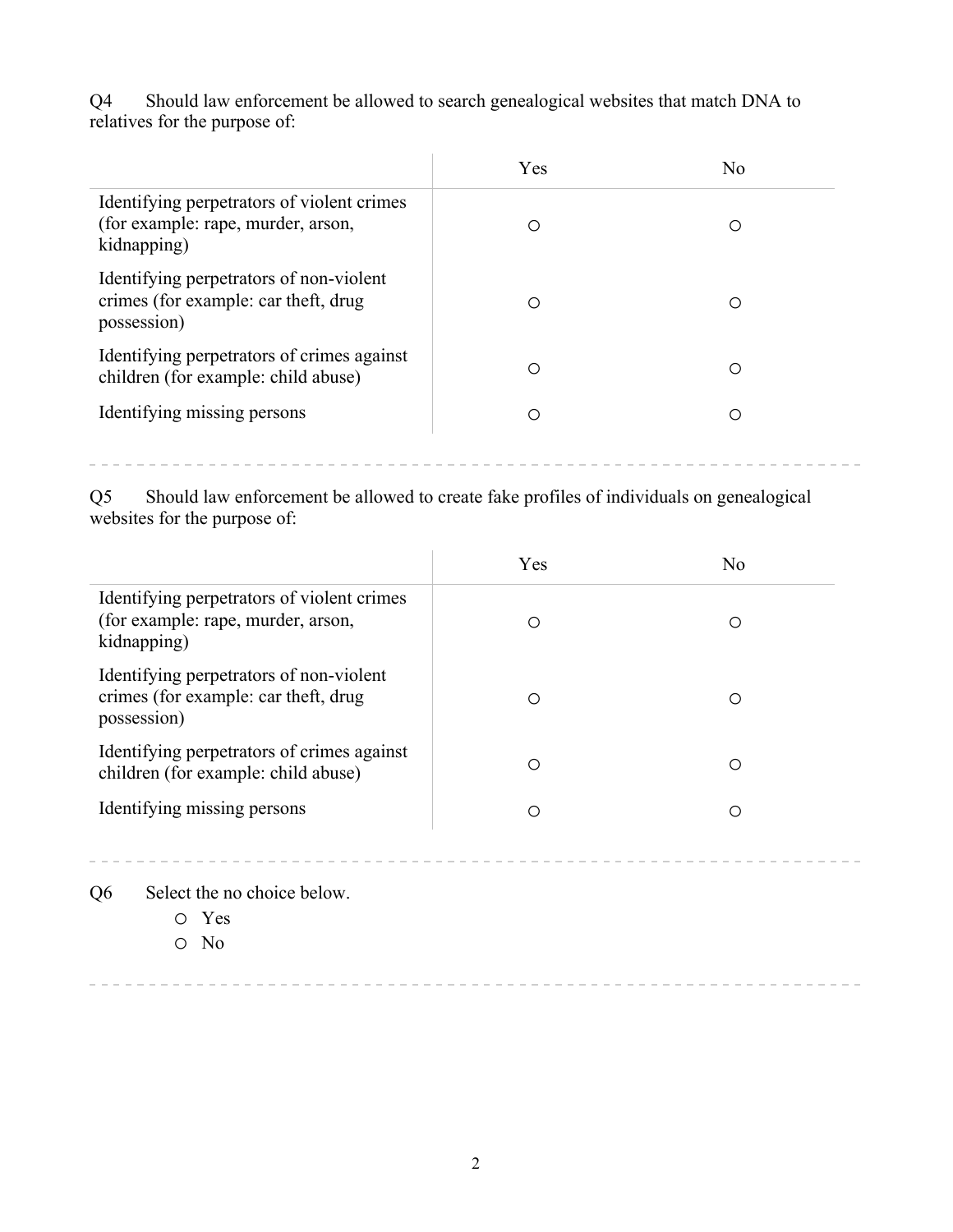Q7 Should law enforcement be allowed to require direct-to-consumer genetic testing companies to reveal information about their customers (for example: name or form of payment) to law enforcement for the purpose of:

|                                                                                                 | Yes | No. |  |
|-------------------------------------------------------------------------------------------------|-----|-----|--|
| Identifying perpetrators of violent crimes<br>(for example: rape, murder, arson,<br>kidnapping) | ∩   | ( ) |  |
| Identifying perpetrators of non-violent<br>crimes (for example: car theft, drug<br>possession)  | ∩   | ∩   |  |
| Identifying perpetrators of crimes against<br>children (for example: child abuse)               | ∩   | Ω   |  |
| Identifying missing persons                                                                     | 0   | ∩   |  |

 $- - - - - - - -$ 

Q8 Should law enforcement be allowed to search cell phone records for the purpose of:

|                                                                                                 | Yes | N <sub>0</sub> |
|-------------------------------------------------------------------------------------------------|-----|----------------|
| Identifying perpetrators of violent crimes<br>(for example: rape, murder, arson,<br>kidnapping) | ∩   | ∩              |
| Identifying perpetrators of non-violent<br>crimes (for example: car theft, drug<br>possession)  | ∩   | ∩              |
| Identifying perpetrators of crimes against<br>children (for example: child abuse)               | ∩   | ∩              |
| Identifying missing persons                                                                     | ∩   |                |
|                                                                                                 |     |                |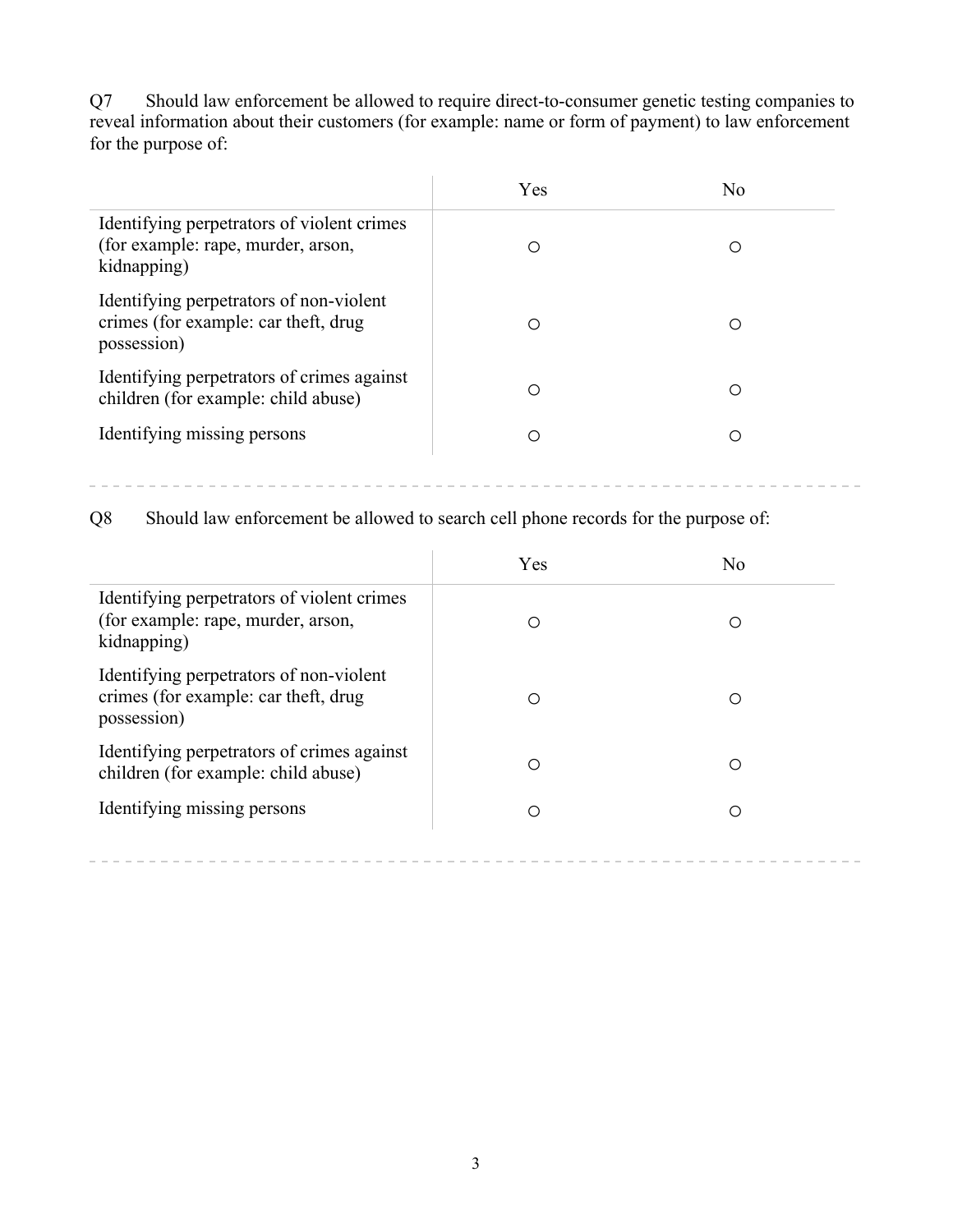Should law enforcement be allowed to search social media accounts (for example: Facebook) Q9 Should law<br>for the purpose of:

|                                                                                                                                                                                                                    |                                                                                                                                     | Yes        | N <sub>o</sub> |
|--------------------------------------------------------------------------------------------------------------------------------------------------------------------------------------------------------------------|-------------------------------------------------------------------------------------------------------------------------------------|------------|----------------|
|                                                                                                                                                                                                                    | Identifying perpetrators of violent crimes<br>(for example: rape, murder, arson,<br>kidnapping)                                     | $\circ$    | $\circ$        |
| Identifying perpetrators of non-violent<br>crimes (for example: car theft, drug<br>possession)<br>Identifying perpetrators of crimes against<br>children (for example: child abuse)<br>Identifying missing persons |                                                                                                                                     | $\bigcirc$ | $\circ$        |
|                                                                                                                                                                                                                    |                                                                                                                                     | $\circ$    | $\circ$        |
|                                                                                                                                                                                                                    |                                                                                                                                     | $\circ$    | $\circ$        |
| Q10                                                                                                                                                                                                                | What is your age?<br>$O$ 18-22<br>23-36<br>$\circ$<br>$37 - 51$<br>$\circ$<br>52-70<br>$\circ$<br>71-88<br>$\circ$<br>O 89 or older |            |                |
| Q11                                                                                                                                                                                                                | How do you describe your gender?<br>Male<br>$\circ$<br>Female<br>$\circ$<br>Other (please specify): [text box]<br>$\bigcirc$        |            |                |
| Q12                                                                                                                                                                                                                | Have you ever been arrested for a crime?<br>O Yes<br>O No                                                                           |            |                |
| Q13                                                                                                                                                                                                                | Have any of your family members ever been arrested for a crime?<br>O Yes<br>$O$ No                                                  |            |                |
|                                                                                                                                                                                                                    |                                                                                                                                     |            |                |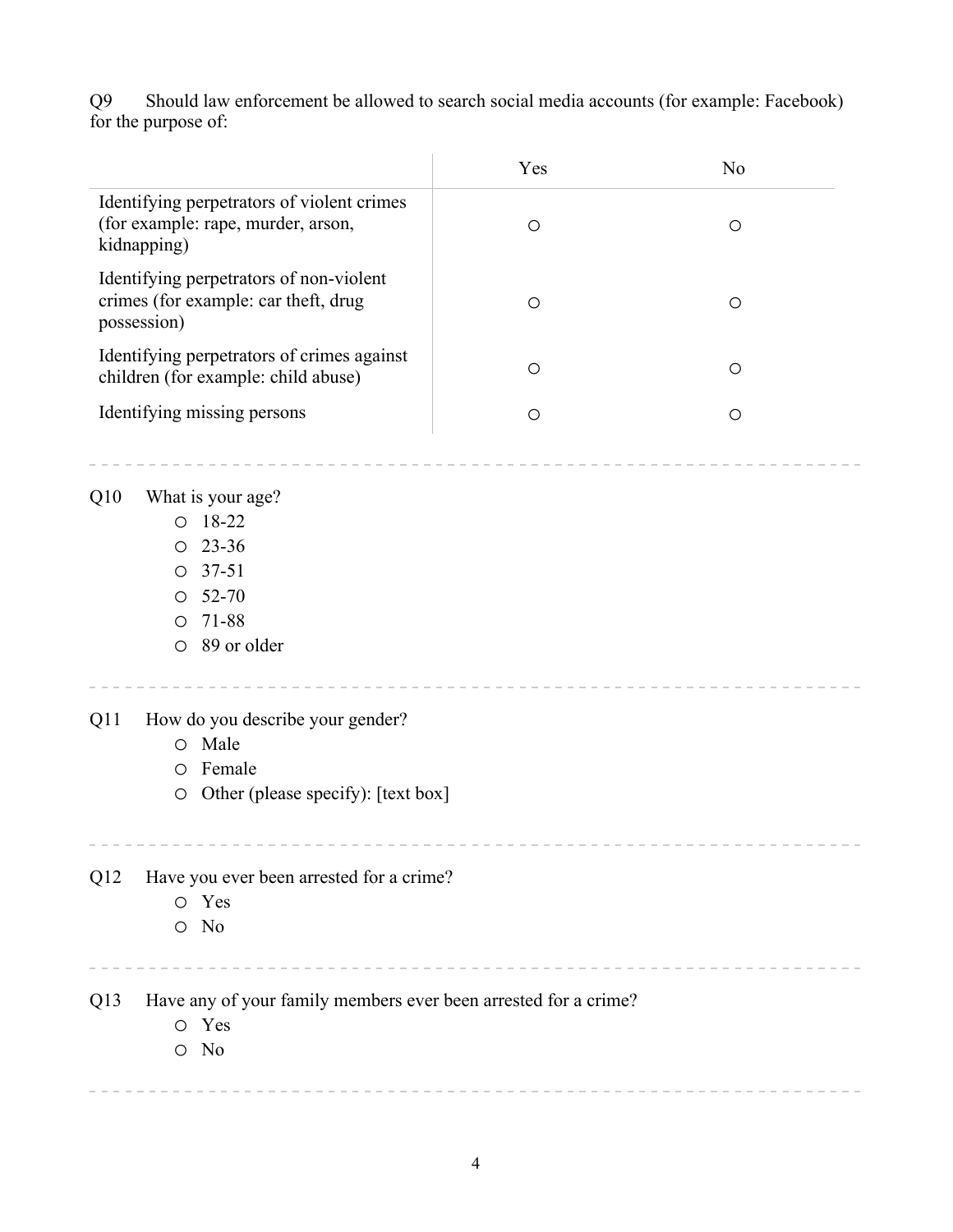| Q14             | Have you ever been convicted of a crime?                                                                                     |  |  |
|-----------------|------------------------------------------------------------------------------------------------------------------------------|--|--|
|                 | O Yes                                                                                                                        |  |  |
|                 | $O$ No                                                                                                                       |  |  |
| Q15             | Please select the yes option below.                                                                                          |  |  |
|                 | O Yes                                                                                                                        |  |  |
|                 | $O$ No                                                                                                                       |  |  |
| Q <sub>16</sub> | Have any of your family members ever been convicted of a crime?                                                              |  |  |
|                 | O Yes                                                                                                                        |  |  |
|                 | $\circ$ No                                                                                                                   |  |  |
| Q17             | Have you ever been the victim of a crime?                                                                                    |  |  |
|                 | O Yes                                                                                                                        |  |  |
|                 | $\circ$ No                                                                                                                   |  |  |
| Q <sub>18</sub> | Have any of your family members ever been the victim of a crime?                                                             |  |  |
|                 | O Yes                                                                                                                        |  |  |
|                 | $\circ$ No                                                                                                                   |  |  |
| Q19<br>bailiff) | Have you ever had a job in law enforcement? (for example: police officer, security guard,                                    |  |  |
|                 | O Yes                                                                                                                        |  |  |
|                 | $\circ$ No                                                                                                                   |  |  |
| Q20             | Have any of your family members ever had a job in law enforcement? (for example: police<br>officer, security guard, bailiff) |  |  |
|                 | O Yes                                                                                                                        |  |  |
|                 | $\circ$ No                                                                                                                   |  |  |
| Q21             | Have you ever purchased products or services from a direct-to-consumer genetic testing<br>company? (for example: 23andMe)    |  |  |
|                 | O Yes                                                                                                                        |  |  |
|                 | $\circ$ No                                                                                                                   |  |  |
|                 |                                                                                                                              |  |  |